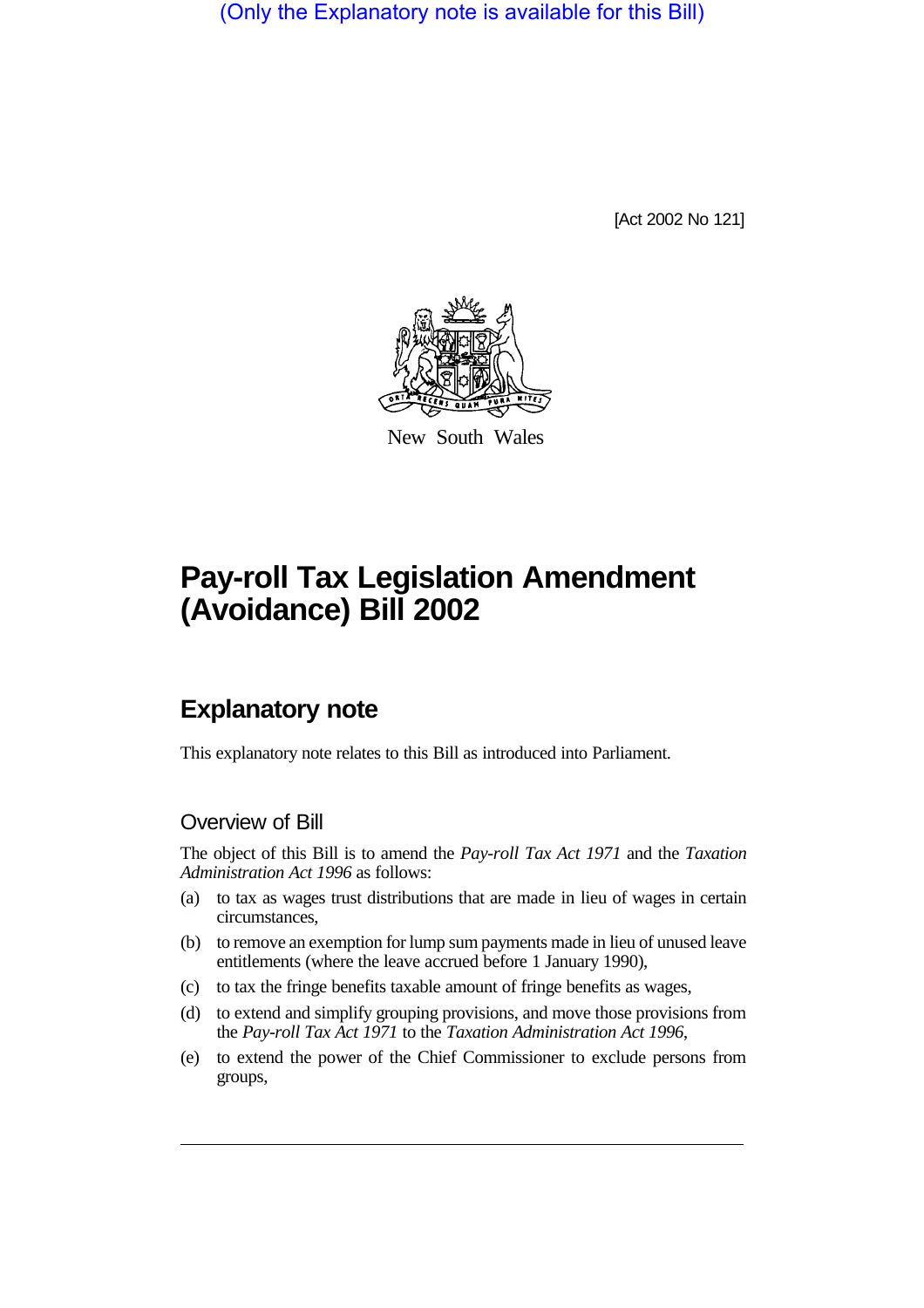Explanatory note

(f) to make principal contractors liable for unpaid pay-roll tax that is payable in connection with work done by employees of their subcontractors in certain circumstances.

The Bill also makes other minor and consequential amendments.

#### Outline of provisions

**Clause 1** sets out the name (also called the short title) of the proposed Act.

**Clause 2** provides for the commencement of the proposed Act.

**Clause 3** is a formal provision giving effect to the amendments to the *Pay-roll Tax Act 1971* set out in Schedule 1.

**Clause 4** is a formal provision giving effect to the amendments to the *Taxation Administration Act 1996* set out in Schedule 2.

# **Schedule 1 Amendment of Pay-roll Tax Act 1971**

#### **Trust distributions**

Pay-roll tax is payable on wages paid to employees. The amendments extend the definition of *wages* to include any distribution to a person as beneficiary under a trust in lieu of wages for work done by the person for the trust. Work that constitutes the provision of services to the trustee of the trust or for the purposes of a business conducted by the trustee of the trust will be considered to be work done for the trust. If the total wages payable to the person for that work is less than the market rate payable for the work, and a distribution from the trust is made to the person in the financial year in which the work is done or the following financial year, the distribution will be considered to be wages. Market rates payable for work will be determined by reference to the minimum wage rate applicable in respect of the work under a State industrial instrument or a Commonwealth industrial instrument or by reference to the regulations. See **Schedule 1 [3] and [7]**.

#### **Removal of exemption**

At present certain payments made in consequence of retirement or termination of employment are excluded from the definition of *wages* in the Act if they relate to leave accrued before 1 January 1990. **Schedule 1 [5]** removes that exemption. Accordingly, such payments will be taxable as wages. **Schedule 1 [4]** is a consequential amendment. **Schedule 1 [14]** includes a transitional provision.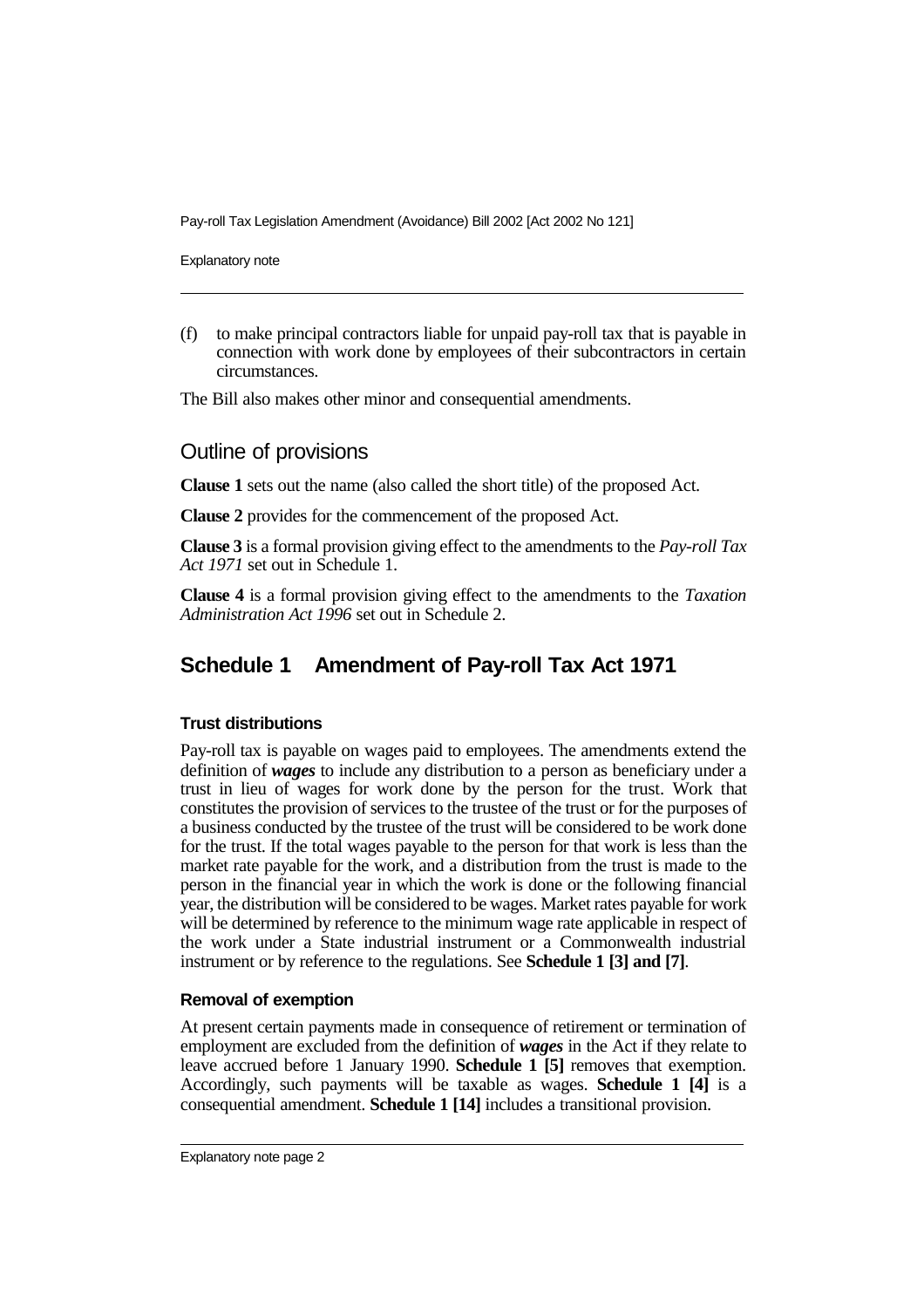Explanatory note

#### **Fringe benefits**

*Wages* is defined in the Act to include fringe benefits. An amendment is made to the Act to provide that the taxable value of wages, comprising a fringe benefit, is the fringe benefits taxable amount for the purposes of the *Fringe Benefits Tax Assessment Act 1986* of the Commonwealth. See **Schedule 1 [8]**. **Schedule 1 [6]** is a consequential amendment.

#### **Grouping provisions**

At present the *Pay-roll Tax Act 1971* allows certain employers to be grouped together for pay-roll tax purposes, if the employers or the businesses that they conduct are in some way related or controlled by the same person or set of persons. The grouping provisions are an anti-avoidance measure. Those provisions are moved to the *Taxation Administration Act 1996* (see **Schedule 2**).

The *Pay-roll Tax Act 1971* also allows the Chief Commissioner of State Revenue to exclude persons from a group in certain circumstances if satisfied that the business carried on by the person is carried on substantially independently of other members of the group. At present, the power to exclude a member from a group is limited to cases where the employer is grouped with another because of the use of common employees. The amendments extend this power to situations where a person who carries on a business as a trustee of a trust is grouped with another person because of the grouping provisions relating to businesses that are controlled by the same person or set of persons. See **Schedule 1 [9]**.

Consequential amendments are set out in **Schedule 1 [1], [10] and [12]**. A transitional provision is included in **Schedule 1 [14]**.

#### **Liability of principal contractor for pay-roll tax debts**

A new Part, similar to section 127 of the *Industrial Relations Act 1996*, will make principal contractors jointlyand severallyliable with their subcontractors for unpaid pay-roll tax in certain circumstances. The provisions will apply if:

- (a) a person (the *principal contractor*) has entered into a contract for the carrying out of work by another person (the *subcontractor*), and
- (b) employees of that subcontractor are engaged in carrying out the work, and
- (c) the work is carried out in connection with a business undertaking of the principal contractor.

If the pay-roll tax payable by the subcontractor in respect of wages paid to the employees for work done in connection with the contract is not paid within 60 days after the end of the financial year in which the wages were paid or payable, the principal contractor will be jointly and severally liable with the subcontractor for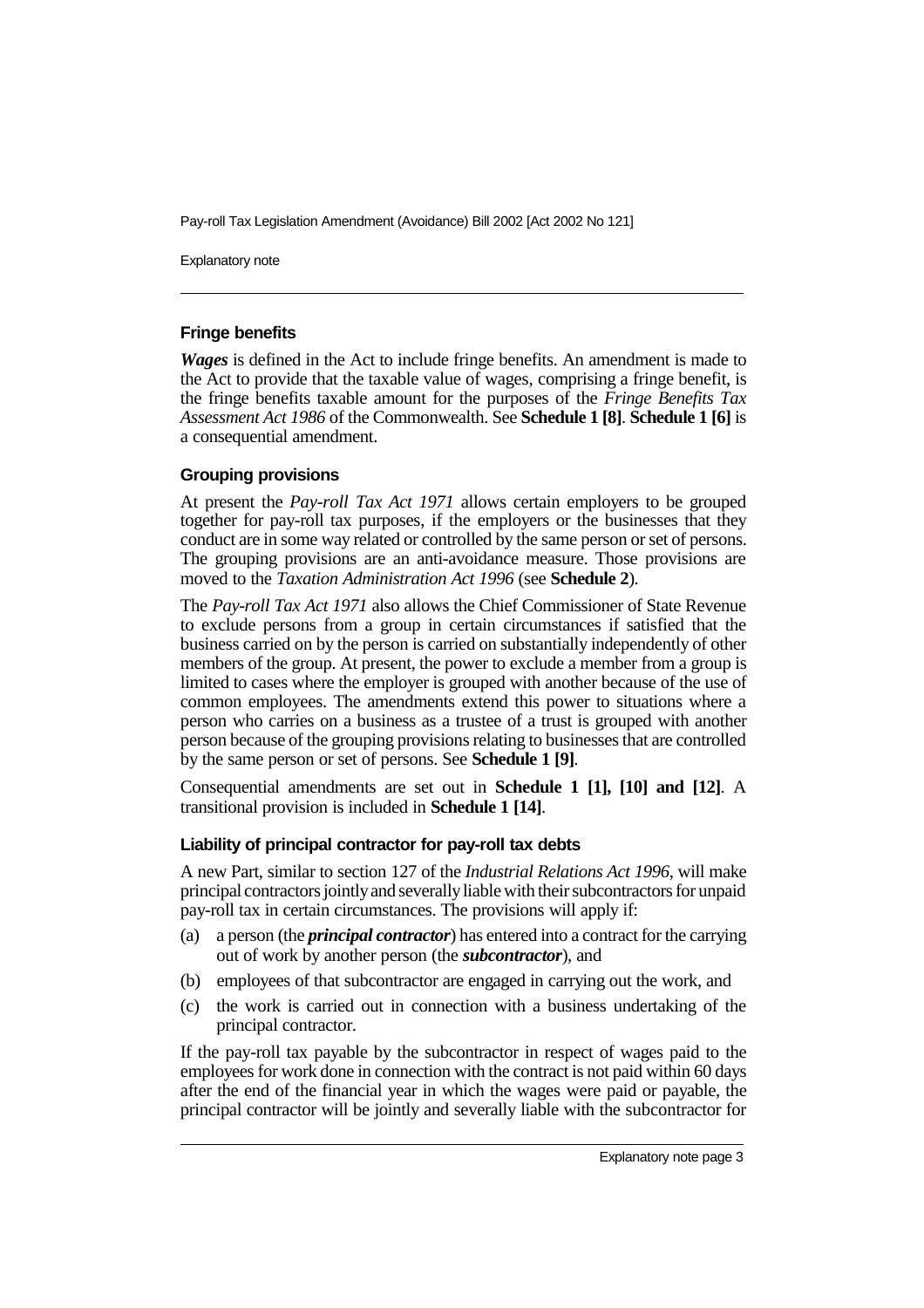Explanatory note

payment of the pay-roll tax. (This means that, under the provisions of the *Taxation Administration Act 1996*, the principal contractor will also be liable for any interest or penalty tax payable.)

The principal contractor is relieved of liability for payment of any pay-roll tax payable in respect of any period for which the principal contractor has been given a written statement by the subcontractor which, among other things, verifies that the pay-roll tax has been paid. The principal contractor will not be relieved of liability by such a statement if he or she knows the statement is false.

See **Schedule 1 [11]**. **Schedule 1 [14]** includes a transitional provision.

#### **Other amendments**

An amendment is made to allow notes to be included in the Act. See **Schedule 1 [2]**.

**Schedule 1 [13]** makes provision for savings and transitional regulations.

## **Schedule 2 Amendment of Taxation Administration Act 1996**

#### **Grouping provisions**

New Part 10A re-enacts and simplifies certain provisions currently contained in Part 4A of the *Pay-roll Tax Act 1971*.

The following changes are also made to those provisions:

- (a) the definition of *business* is extended to the carrying on of a trust,
- (b) provision is made for the business of a trust and the business of a partnership to be included in the same group if the trustee of the trust has a controlling interest in the business of the partnership,
- (c) provision is made for the business of a trust and the business of a corporation to be included in the same group if the trustee of the trust has a controlling interest in the business of the corporation.

See **Schedule 2 [1]**.